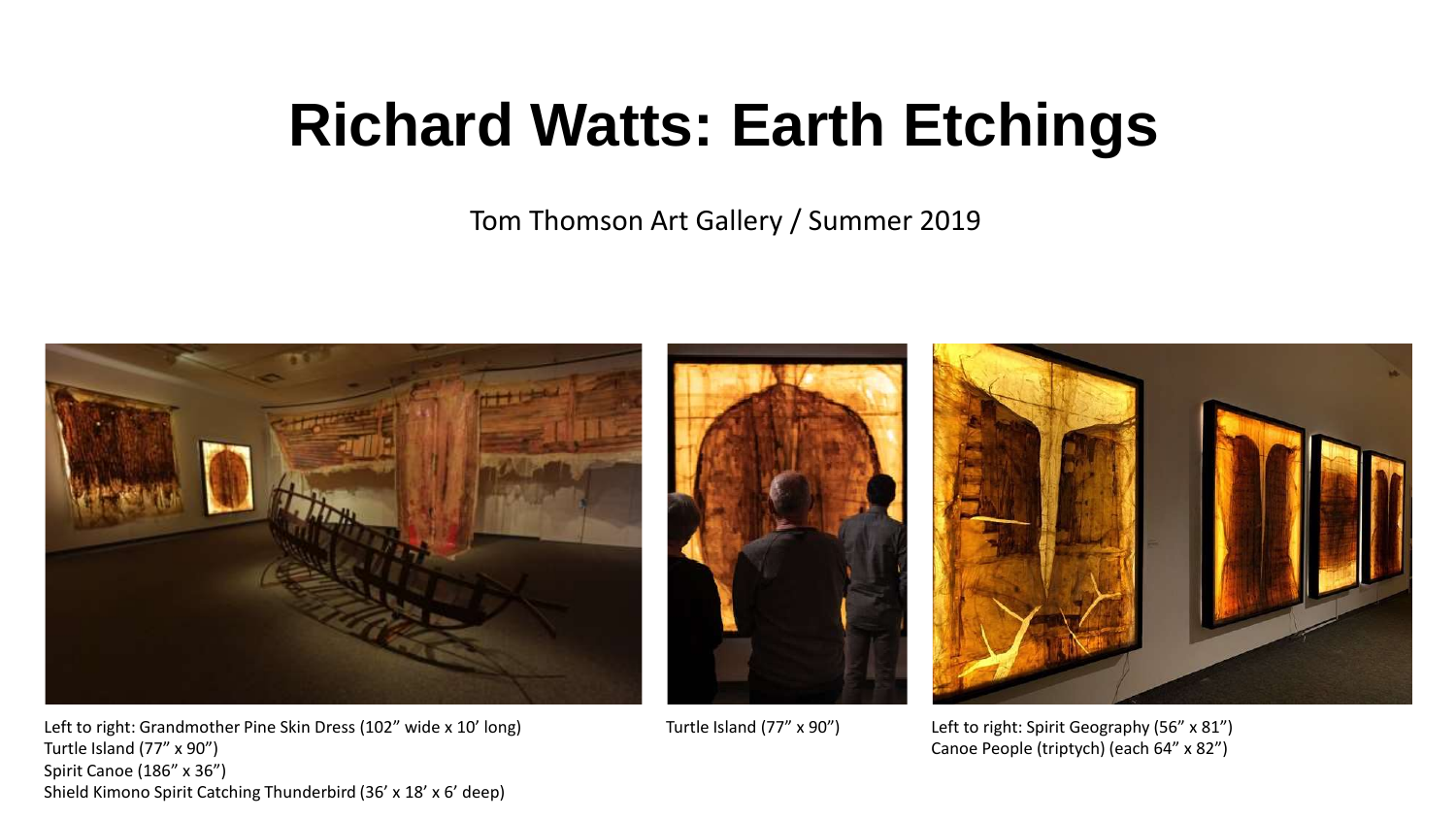## Tom Thomson Art Gallery / Summer 2019



Front / Left to right: Canoe Shedding Skin with Forest Shells Gaia's Maple Tree Dress (32" x 84") Forest Shells

Front / Left to right: Canoe Shedding Skin (15' x 42" x 36") over Forest Shells Forest Shell Maple Tree: Bison Spirit (32" x 57") Maple Tree: Horse Spirit (32" x 57")

Front / Left to right: Canoe Shedding Skin (15' x 42" x 36") over Forest Shells Insect Writing on Cedar Tree (Cuneiform) (32" x 75") Forest Shells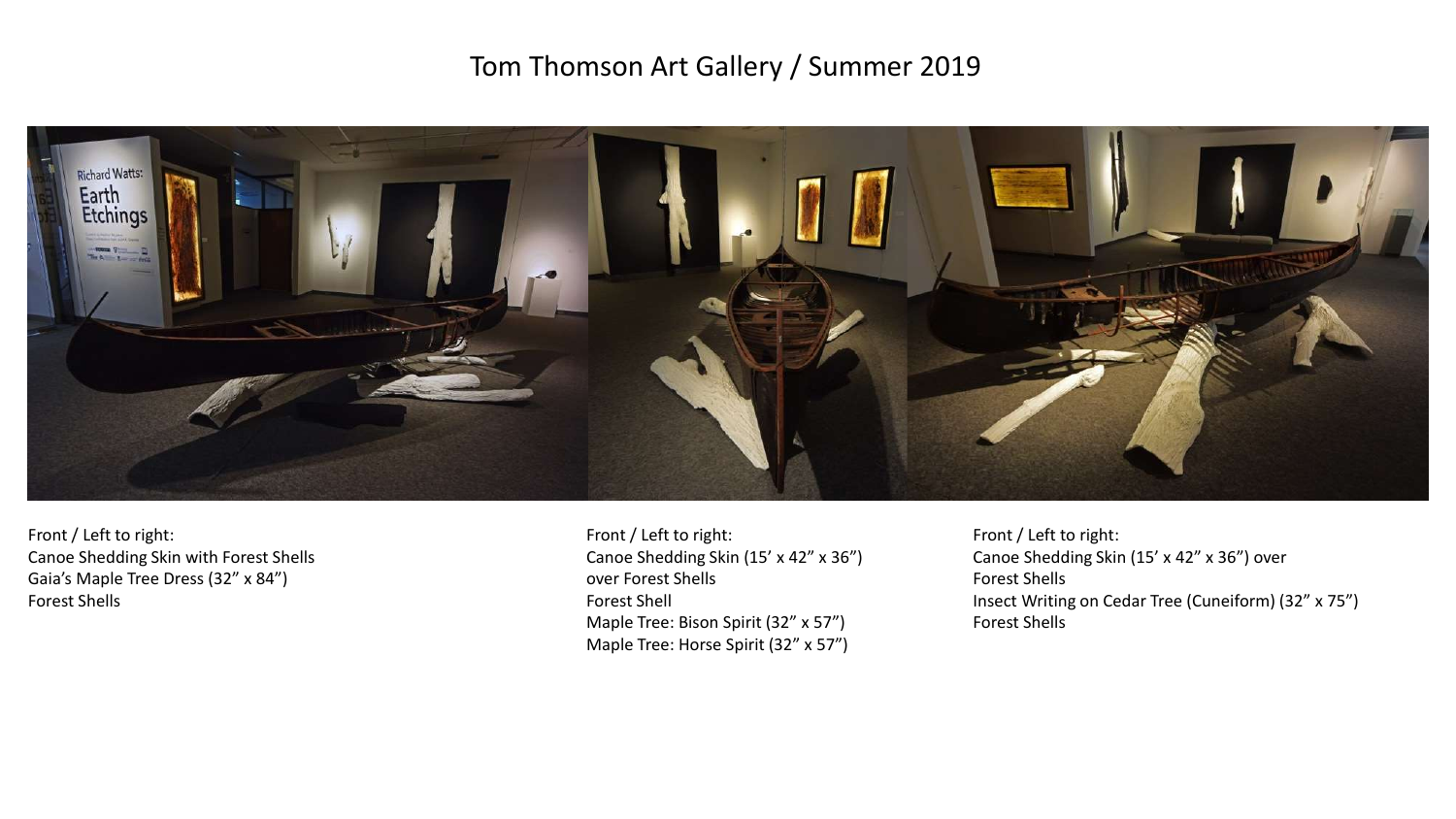

Front to back (Tom Thomson Art Gallery): Spirit Canoe (186" x 36") Shield Kimono Spirit Catching Thunderbird (36' x 18' x 6' deep)



Front to back (McLaren Art Gallery): Canoe Shedding Skin (15' x 42" x 36") Shield Kimono Spirit Catching Thunderbird (36' x 18' x 6' deep)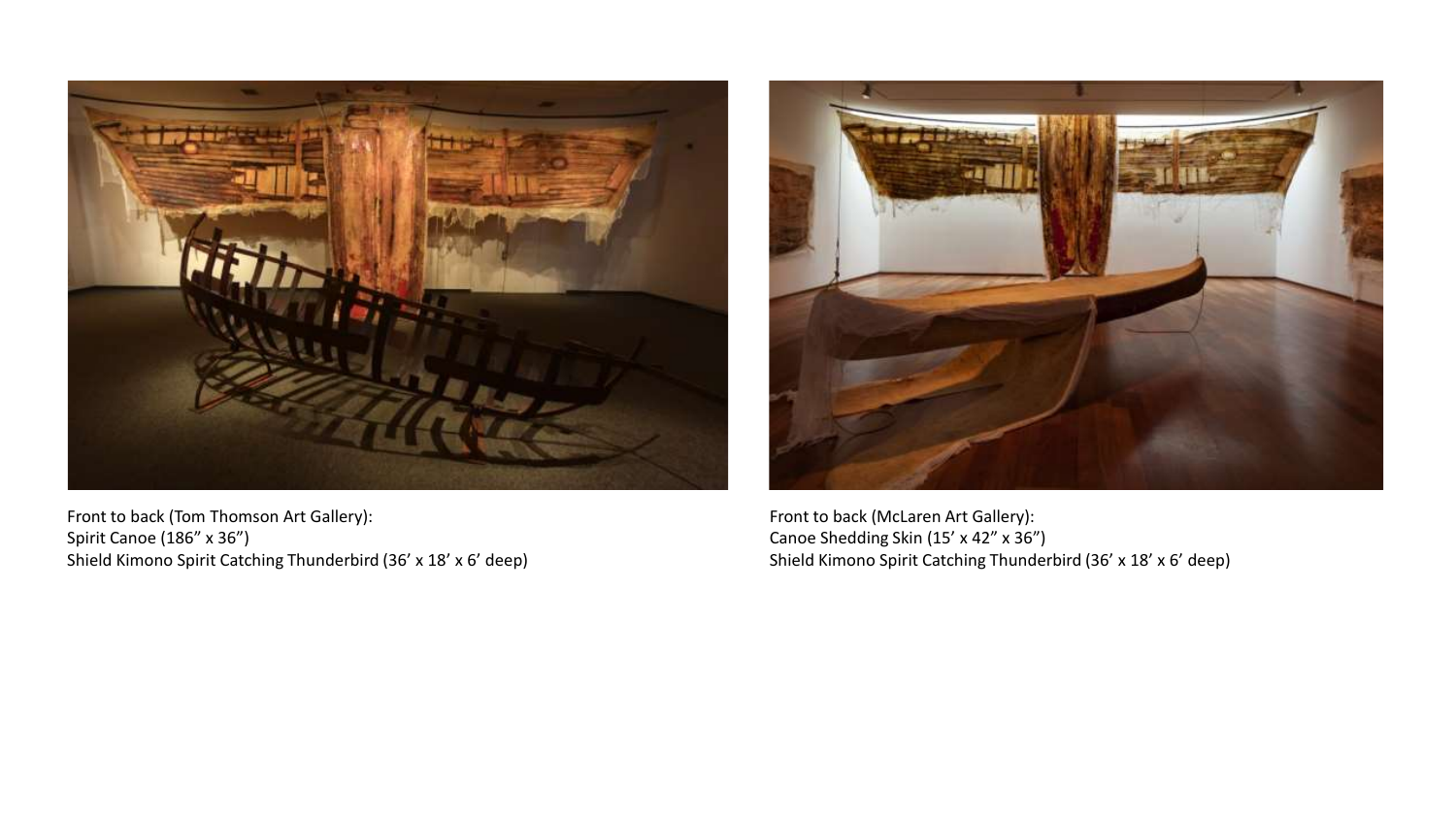



Left to right (Earth Etchings): Canoe People (triptych) (each 64" x 82") Surfacing (71" x 95") Grandmother Pine Skin Dress (102" wide x 10' long) Turtle Island (77" x 90")

Front: Spirit Canoe (186" x 36") Right to left: Insect Writing on Cedar Tree (Cuneiform) (32" x 75") Insect Writing on Cedar Tree (Cuneiform) (x4) (31" x 38")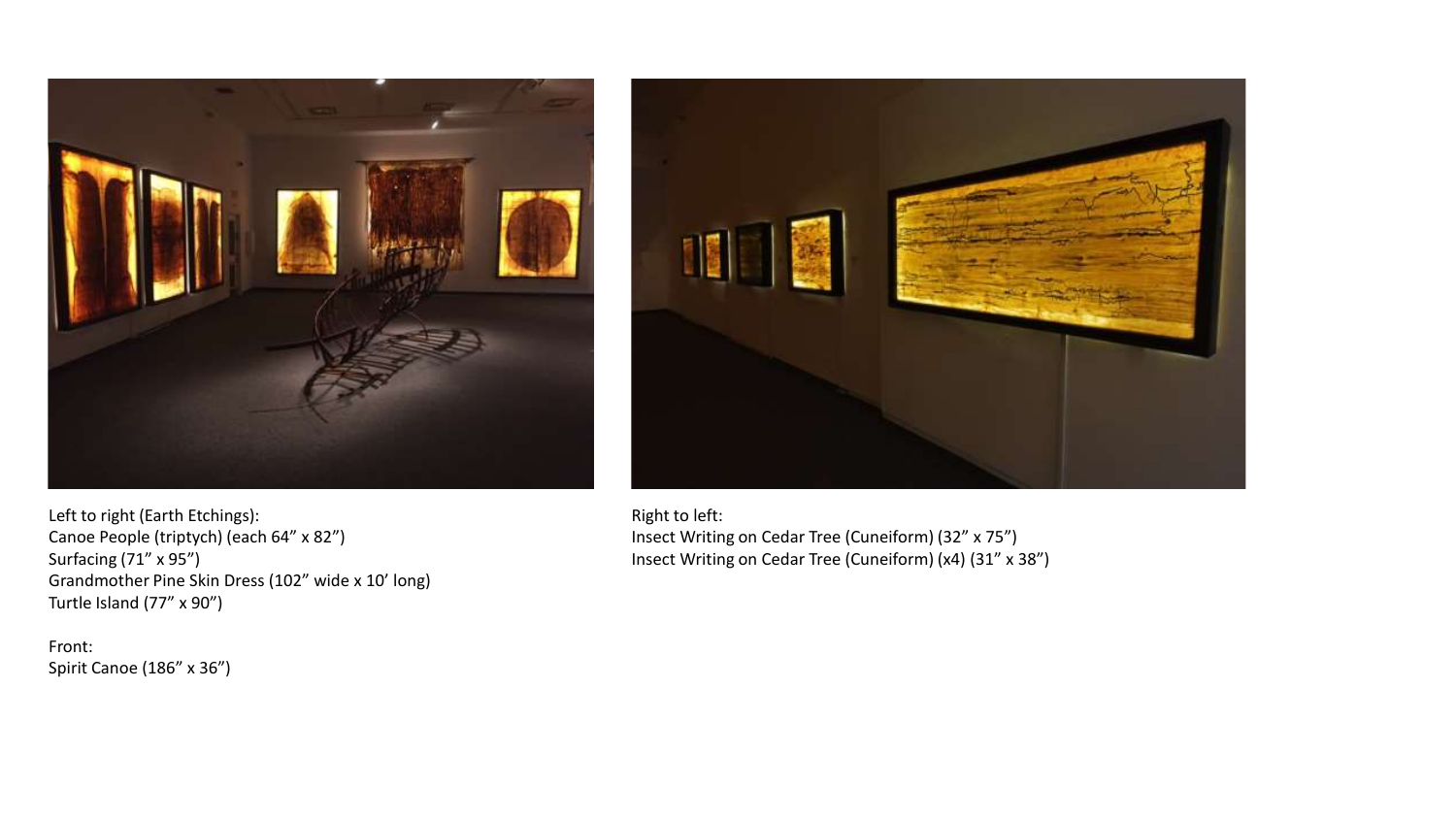

Grid of 9 Insect Writing pieces (93" x 114") **Insect Writing on Cedar Tree (unframed hanging installation**)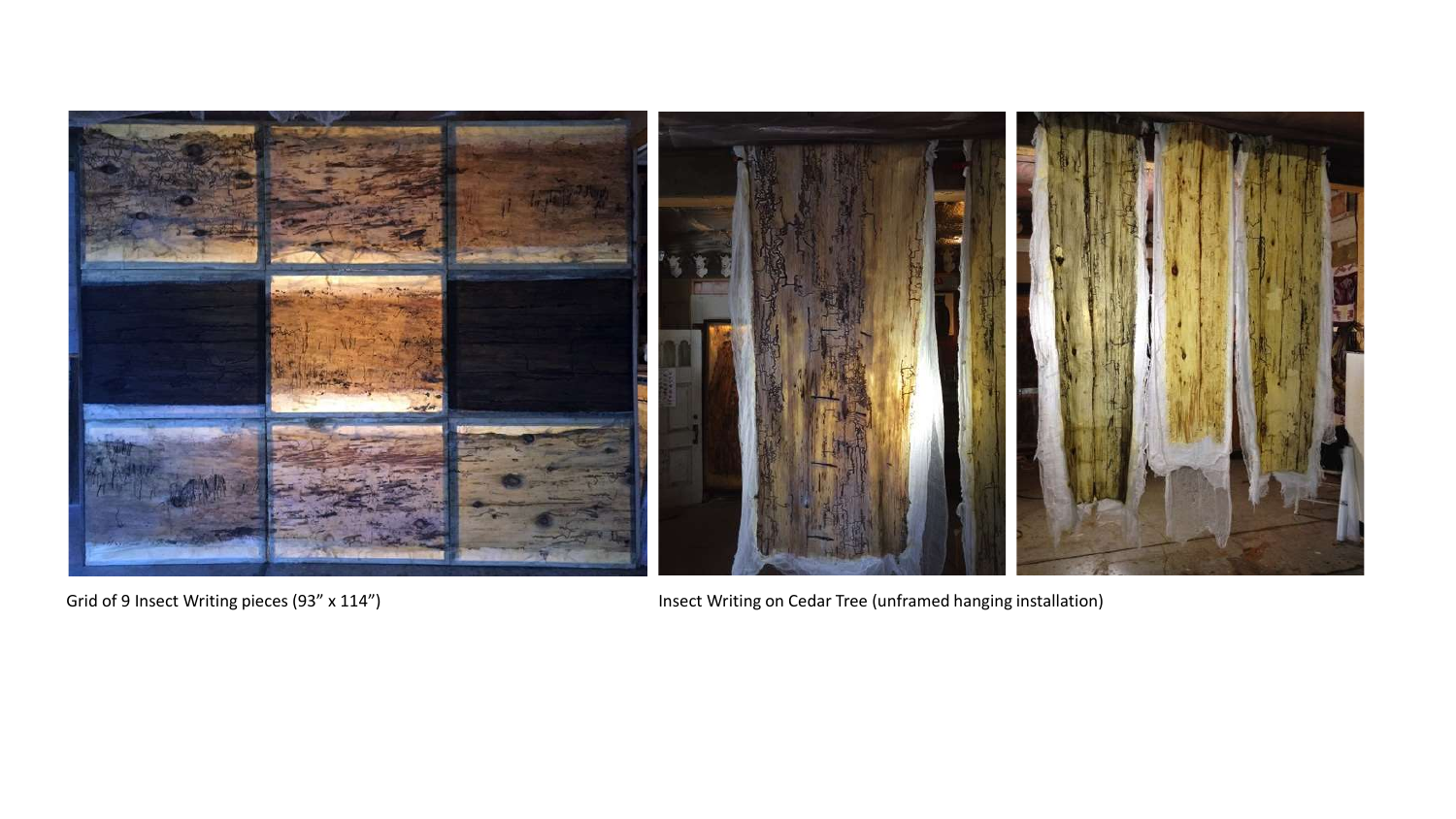



Front to back (DeLeon White Gallery): Herd (variable dimensions – installation) Plan (13' x 15') Ark

Plan (13' x 15')